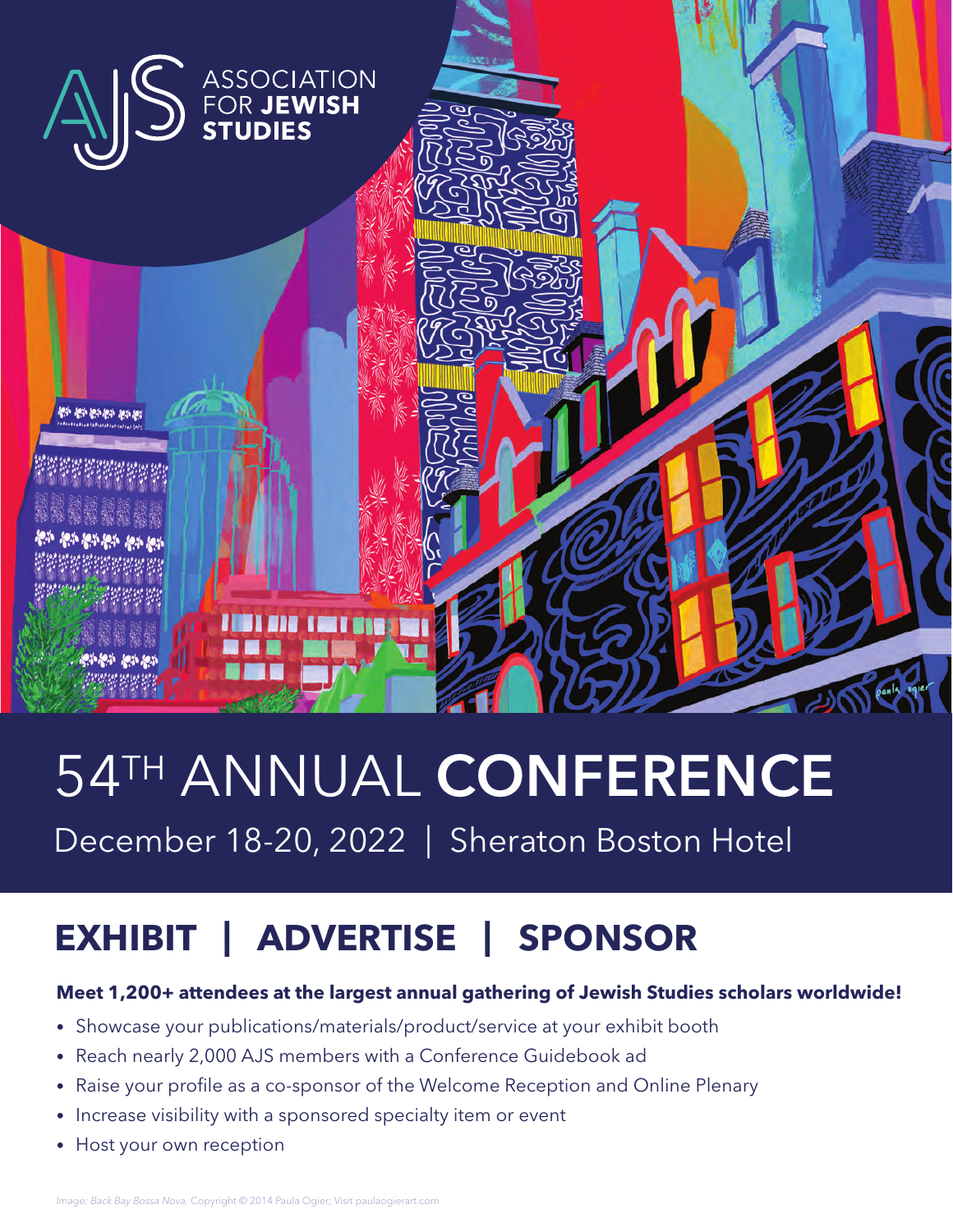# **WHO SHOULD EXHIBIT?**

- Publishers, distributors, and independent sellers of books, journals, films, and scholarly materials for classroom adoption and library purchase
- Publishers wishing to meet with current or potential authors/make acquisitions
- Vendors of services and products geared toward institutions of higher learning
- Digital media/software companies
- Universities wishing to recruit students, announce fellowships, and publicize job opportunities
- Foundations, museums, and cultural institutions seeking to promote their programs, fellowships, and grants

# **WHAT'S INCLUDED IN AN IN-PERSON BOOTH:**

- Booth size of your choice, in 8'x10' units, including pipe and drape
- Carpeted exhibit hall
- Company ID sign
- Complimentary conference registration for exhibitor personnel
- Listing with logo, description and link on the AJS website and conference mobile app

# **WHAT'S INCLUDED IN A VIRTUAL BOOTH:\***

- Build a robust page hosted on the AJS website
- Advertise and inform attendees with URLs, videos, live zoom sessions - the page is yours to populate with impactful content!

**The**<br>mos<br>aud<br>inte **The (AJS) attendees represent the most dedicated and intelligent reading audience of non-fiction books of Jewish interest."** 

- Sami Rohr Prize

# **IN-PERSON AND VIRTUAL EXHIBIT OPPORTUNITIES**

## **Exhibitors at the AJS Annual Conference have access to the largest annual gathering of Jewish Studies scholars worldwide.**

Meet our unique, interdisciplinary mix of 1,200+ participants from over 30 countries:

- Professors
- PhD students and post-graduates
- University/college department chairs, institute directors, researchers, and scholars
- Historians
- Librarians
- Editors
- Archivists
- Writers
- Rabbis
- Secondary school educators
- Nonprofit executives/program directors
- Museum executives
- Curators of Judaica and Hebraica
- Art historians
- Hebrew and Yiddish teachers

#### **In the fields of . . .**

Bible and the History of Biblical Interpretation, Digital Humanities, Disability Studies, Gender and Sexuality Studies, Holocaust Studies, Interdisciplinary, Theoretical, and New Approaches, Israel Studies, Jewish History and Culture in Antiquity, Jewish Languages and Linguistics from Antiquity to the Present, Jewish Mysticism, Jewish Politics, Jews, Film, and the Arts, Medieval and Early Modern Jewish History, Literature, and Culture, Medieval Jewish Philosophy, Modern Hebrew Literature, Modern Jewish History in Europe, Asia, Israel, and Other Communities, Modern Jewish History in the Americas, Modern Jewish Literature and Culture, Modern Jewish Thought and Theology, Pedagogy and Professional Practice, Rabbinic Literature and Culture, Sephardi/Mizrahi Studies, Social Science and Yiddish Studies

# **Booth Rates**

8'x10' booth: **\$650**

8'x10' corner booth: **\$725**

8'x20' booth: **\$1,200**

8'x30' booth: **\$1,850**

Virtual Booth\*: **\$650**

Add-on Virtual Booth for In-Person Exhibitors: All the benefits of an in-person booth combined with the offerings of a virtual booth\*, at a discount: **\$375**

*Convenience package:* 1 table, 2 chairs, wastebasket and an electric drop: **\$600**

# Find complete exhibitor information and the exhibit hall floor plan at **http://bit.ly/AJSplan22**

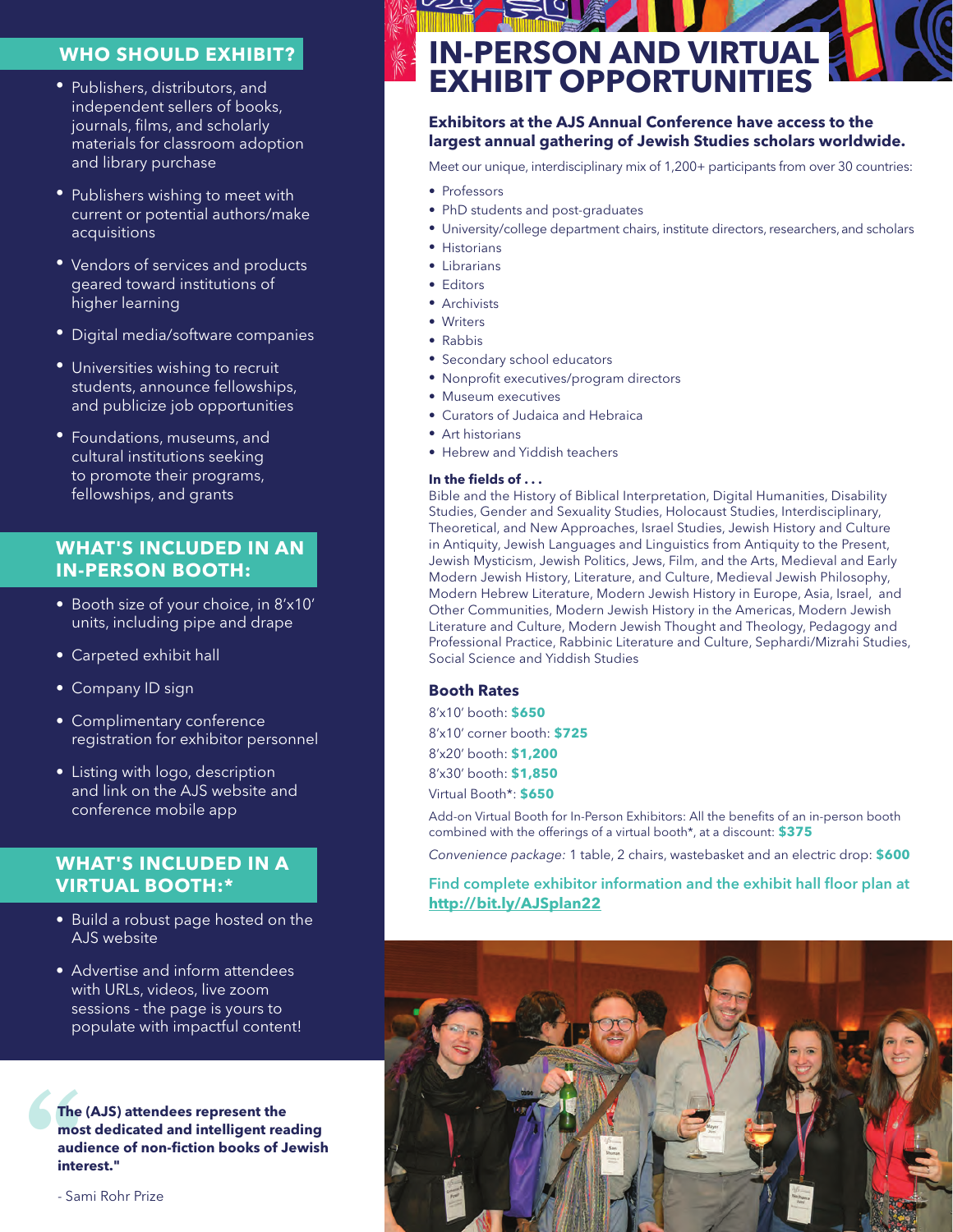

The AJS offers 6 efficient and economical ways to get your message in front of our Annual Conference attendees and the entire AJS membership.

Combine them for maximum impact!

# **1. AD ON AJS WEBSITE**

### Place your ad on our most-visited website pages for 3 months!

Maximize your marketing plan with an ad on the busiest pages of the AJS website. Link from the AJS site to your own. Your ad will run for 3 months on AJS web pages with the highest traffic, depending on time of year.

Ad Rates (Ad runs for 3 months) \$800 / \$650 for 2022 AJS Conference exhibitors Ad size: 400 x 400

# **2. YOUR INSERT IN THE OFFICIAL CONFERENCE TOTE BAG**

Put a flyer, postcard, or similar piece announcing your company's new publication, your organization's new program, or your exhibit booth's special offerings in the official conference Tote Bag. The totes are distributed to all conference registrants.

#### Tote Bag Insert Rate

Single-page, up to 8-1/2 x 11, folded or flat - \$575 per insert Production and shipping of inserts are the advertiser's responsibility. Contents of inserts are subject to approval by the AJS.

**Interested in sponsoring the official conference Tote Bag?**

Your name and logo will appear on one side of every tote!

Contact Heather Turk for details at **advertise@associationforjewishstudies.org**

# **3. CONFERENCE GUIDEBOOK ADVERTISING**

- Uploaded to the AJS website at least one month before the conference where it is available to nearly 2,000 AJS members (scholars and students in the field of Jewish Studies and related areas) as a pre-conference planning resource
- Distributed to attendees digitally and in print along with the official conference Tote Bag
- Retained and used throughout the year as a resource for information on publications, programs, and grants
- Discounts for AJS Institutional Members and conference exhibitors!

#### Conference Guidebook Rates

| <b>Size</b>        | <b>Exhibitors</b> | Non-Exhibitors |
|--------------------|-------------------|----------------|
| Full-page          | \$575             | \$655          |
| Half-page          | \$430             | \$475          |
| Inside back cover  | \$825             | \$825          |
| Inside front cover | \$850             | \$850          |
| Outside back cover | \$995             | \$995          |

AJS Institutional Members qualify for 15% discount on full and half-page Conference Guidebook ads. Material due September 29.

### Ad Specifications

The Conference Guidebook page size is 6" by 9". Conference Guidebook ads should be submitted at size (full-page: 4.75" x 7.75"; half-page: 4.75" x 3.75") as PDF files.

Contents of advertisements are subject to approval by the AJS.

# **4. ADVERTISE IN AJS PERSPECTIVES**

The Magazine of the Association for Jewish Studies

AJS Perspectives is the leading forum for methodological and pedagogical issues in Jewish Studies. Advertising in AJS Perspectives is an ideal means of promoting **books, journals, films, and other materials for classroom adoption and library purchase.** The Fall 2022 issue will distributed to all conference attendees digitally and in print along with the official conference Tote Bag, and mailed to all additional members and subscribers following the conference.

#### Advertising Sizing and Rates

| <b>Ad Size</b>      | Width               | Height             | Price   |
|---------------------|---------------------|--------------------|---------|
| <b>Inside Cover</b> | $8.5" + .25"$ bleed | $11" + .25"$ bleed | $$790*$ |
| <b>Full Page</b>    | 7.5''               | 10"                | $$620*$ |
| $2/3$ Page          | 7.5''               | 6.5''              | \$560*  |
| $1/2$ Page          | 7.5"                | 4.5"               | \$420*  |
| $1/3$ Page          | 7.5"                | 3"                 | \$335*  |
| 1/4 Page            | 3.5"                | 4.5"               | $$275*$ |
| 1/6 Page            | 3.5"                | 3"                 | $$225*$ |

\* AJS Institutional Members qualify for a **15% discount** off all ads in AJS Perspectives. Materials due **October 12.**

Contact Karin Kugel, Managing Editor, for details at kkugel@associationforjewishstudies.org

# **5. EMAIL ADVERTISING**

**Dedicated Email:** Sent to the 4,000+ AJS community, exclusively featuring your content and linking to your website. Rate: \$1,250

**Banner Ad:** Placed in a general AJS email, just below the email's introduction. Limited to one per email. Reaches 4,000+ subscribers.

Rate: \$600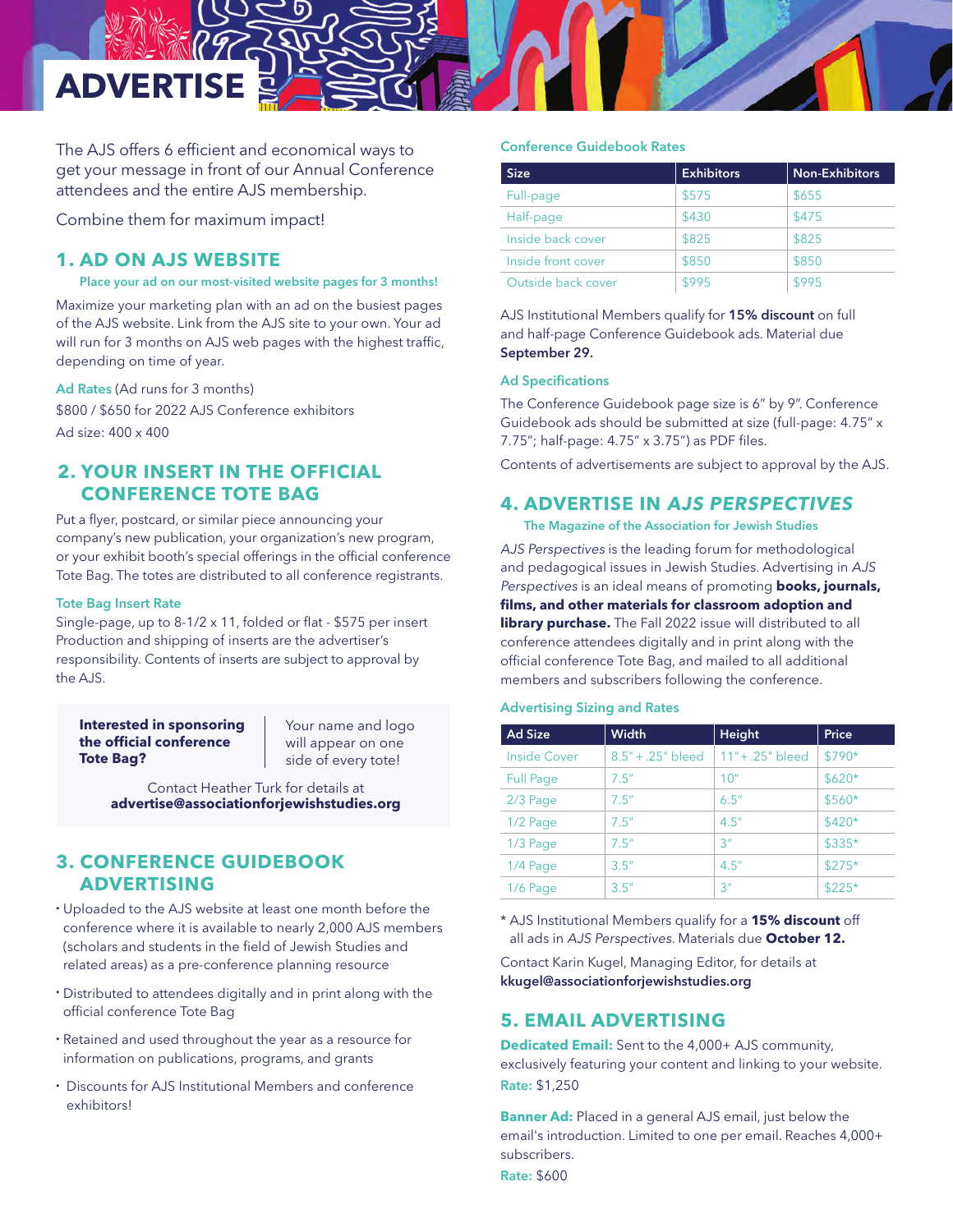# **SPONSORED SPECIALTY ITEMS & EVENTS**

700

High-impact sponsorship opportunities for academic presses, Jewish Studies programs and centers, colleges and universities, museums, research institutes, foundations and more!

Sponsorships are a high-visibility complement to exhibiting and advertising! Expand your reach beyond your booth or ad with any of the following marketing options – there's a value-added opportunity to fit every budget.

### **Specialty Item and Event Sponsors will be recognized:**

In the Conference Guidebook | Via signage at the conference | On the AJS website | In the Conference mobile app

### **Make the most of your marketing budget with this selection of high-impact items and events!**

### **Wi-Fi Sponsor** (Exclusive)

| • Literature distribution in the conference totes no larger<br>than 8.5" x 11", to promote this sponsorship                                                                                                                                                                                                      | • Logo on any signage with Wi-Fi information at<br>registration and through out the conference hotel | \$5,500 |
|------------------------------------------------------------------------------------------------------------------------------------------------------------------------------------------------------------------------------------------------------------------------------------------------------------------|------------------------------------------------------------------------------------------------------|---------|
| • Your choice of password                                                                                                                                                                                                                                                                                        | • Sponsorship listed in conference app                                                               |         |
| <b>Honors Its Authors Sponsor</b> (Exclusive)<br>• 45-minute Lunch and Lecture Sponsor<br>• 10x20 prime location booth with furniture                                                                                                                                                                            | • One conference tote insert<br>• One full-page ad in the conference guidebook                       | \$5,000 |
| . Two full-access conference registrations for booth staff<br>For full details, contact:advertise@associationforjewishstudies.org                                                                                                                                                                                | • Your banner ad in 2 emails to an audience of<br>4,000+ highly engaged AJS community members        |         |
| <b>SOLD-Mobile App Sponsor</b> (Max 2 Sponsors)<br>Launched in 2017, the mobile app continues to be a huge success with high adoption rates.<br>Brand the App for all attendees to see.                                                                                                                          |                                                                                                      | \$3,500 |
| <b>SOLD-Conference Tote Bag Sponsor</b> (Max 2 Sponsors)<br>Your name and logo will be printed on one side of the official conference tote that is distributed to every<br>attendee with the Conference Guidebook. Includes opportunity to place one flyer or promotional item in each bag.                      |                                                                                                      | \$3,500 |
| <b>Exhibit Hall Coffee Break</b> (Sunday afternoon, Monday morning or Monday afternoon)<br>Sponsor this networking and branding opportunity. Prominent recognition and signage at the event.                                                                                                                     |                                                                                                      | \$2,750 |
| <b>Charging Station Sponsor</b> (Max 4 Sponsors)<br>Sponsor one of the busiest areas of the conference, the charging stations! Your company/institution will<br>be branded on a charging kiosk at the conference. Distribution of literature on the charging station.<br>Artwork designed by sponsoring company. |                                                                                                      | \$2,500 |
| <b>SOLD-Pen Sponsor</b> (Exclusive)<br>Your organization name and logo imprinted on a pen for every attendee.                                                                                                                                                                                                    |                                                                                                      | \$2,500 |
| <b>SOLD-Graduate Student Reception</b> (Sunday post-party)<br>Reach out to graduate students and facilitate their networking while introducing your organization,<br>program, or company to up-and-coming scholars. Prominent recognition and signage at the event.                                              |                                                                                                      | \$2,500 |
| <b>Badge Holder Cords</b> (Exclusive)<br>Sponsor name and logo imprinted on every cord becomes a "walking display" for your organization.                                                                                                                                                                        |                                                                                                      | \$2,500 |
| <b>Podcast Sponsorship</b><br>Our Adventures in Jewish Studies podcast episodes have been downloaded more than 60,000 times. Sponsor<br>a podcast episode with an announcement at the beginning of the episode plus have your logo and organization<br>name featured on the podcast webpage.                     |                                                                                                      | \$1,000 |
| <b>Branded Push Notifications</b> (Max 4 Sponsors)<br>A push notification that will be sent through the mobile app. Pick the time and message!                                                                                                                                                                   |                                                                                                      | \$400   |

#### Sponsorships of any type cannot be guaranteed until approved by the AJS.

The AJS reserves the right to refuse any application for sponsorship which it finds is not consistent with the goals and purposes of the AJS.